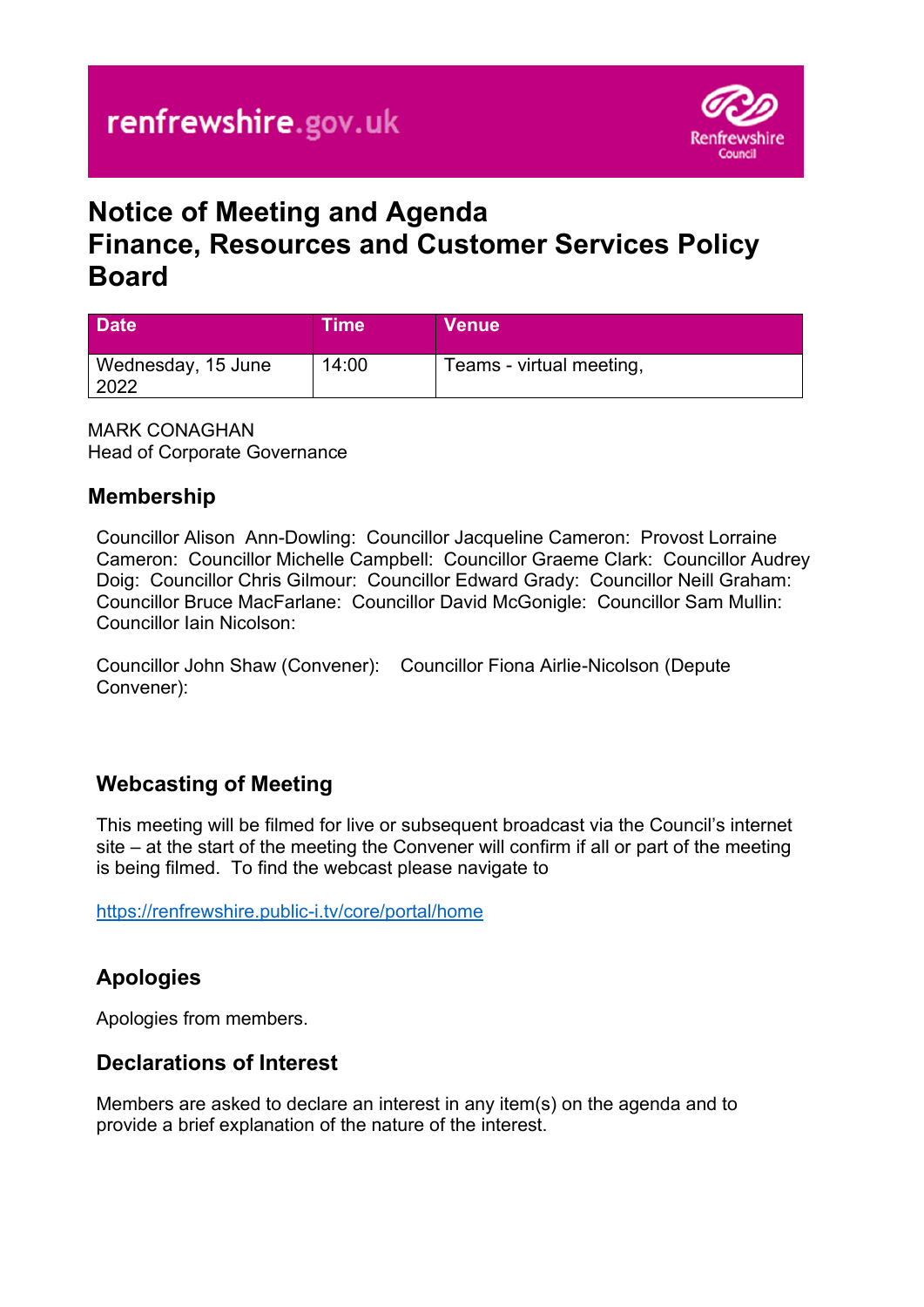# **Minute**

| 1              | <b>Joint Consultative Board (Non-teaching)</b>                                                                                               | $1 - 4$     |
|----------------|----------------------------------------------------------------------------------------------------------------------------------------------|-------------|
|                | Minute of the Joint Consultative Board (Non-teaching) meeting<br>held on 30 March 2022.                                                      |             |
| <b>Finance</b> |                                                                                                                                              |             |
| $\mathbf{2}$   | <b>Revenue Budget Update 2022/23</b>                                                                                                         | $5 - 10$    |
|                | Report by Director of Finance & Resources.                                                                                                   |             |
|                | <b>Performance</b>                                                                                                                           |             |
| 3              | <b>Business Services Performance Report</b>                                                                                                  | $11 - 22$   |
|                | Report by Director of Finance & Resources.                                                                                                   |             |
| 4              | <b>Chief Executive's Service - Service Improvement Plan</b><br>2022-23 and Service Delivery Plan 2021-22 Outturn<br><b>Report</b>            | $23 - 104$  |
|                | Report by Chief Executive.                                                                                                                   |             |
| 5              | <b>Customer Services Performance Report</b>                                                                                                  | $105 - 108$ |
|                | Report by Director of Finance & Resources.                                                                                                   |             |
|                | Finance & Resources Service Improvement Plan 2022-<br>23 and Service Delivery Plan 2021-22 Outturn Report                                    | $109 - 160$ |
|                | Report by Director of Finance & Resources.                                                                                                   |             |
| 7              | <b>Environment &amp; Infrastructure Service Improvement</b><br>Plan 2022/23-24/25 and Service Delivery Plan 2021-22<br><b>Outturn Report</b> | 161 - 234   |
|                | Report by Director of Infrastructure, Land & Environment.                                                                                    |             |

# **Civic Hospitality**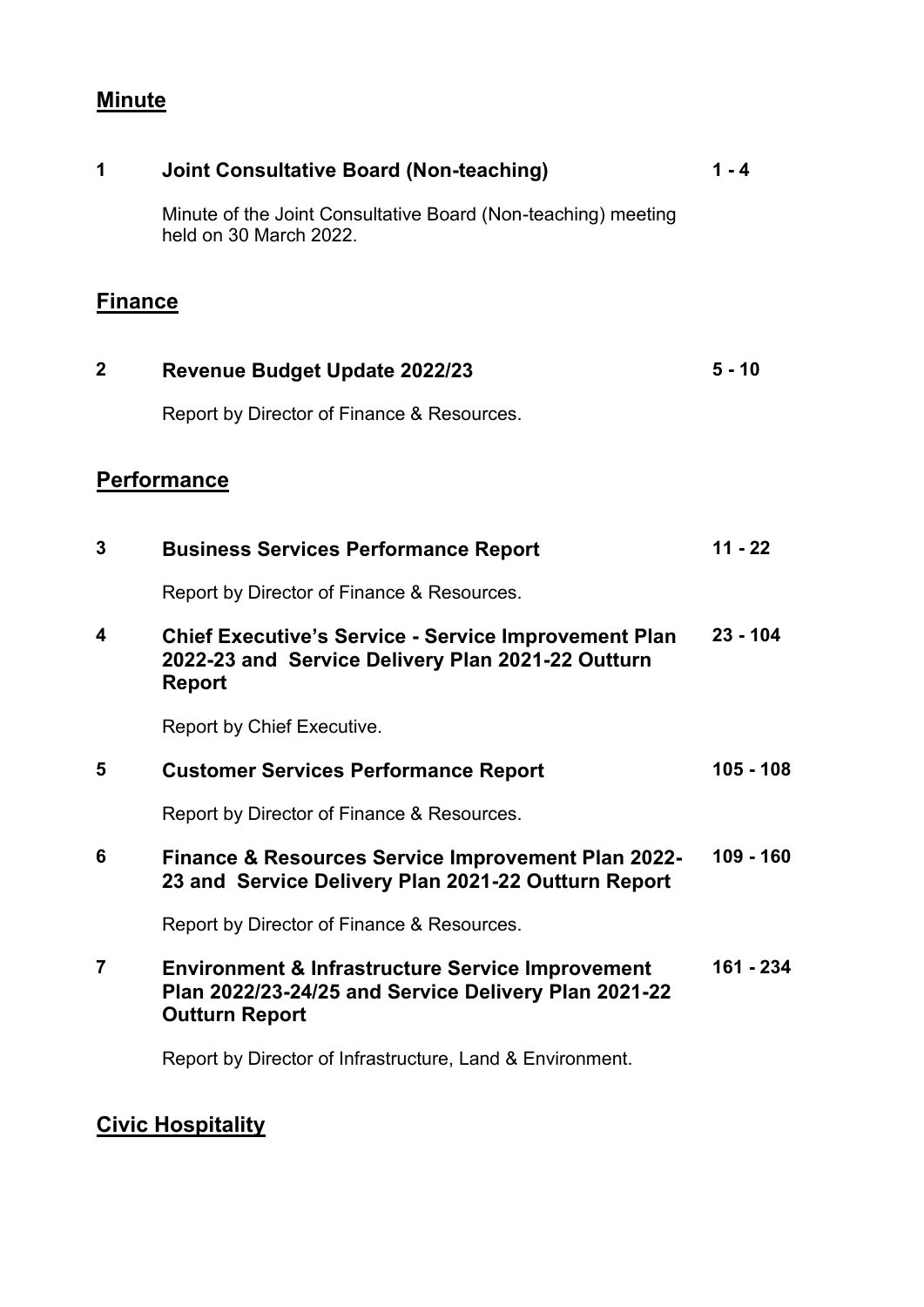# **8 Civic Hospitality** Report by Director of Finance & Resources.

**235 - 236**

### **Common Good**

| 9                           | <b>Charitable Registration of Common Good Funds</b>                                                        | 237 - 240   |
|-----------------------------|------------------------------------------------------------------------------------------------------------|-------------|
|                             | Report by Director of Finance & Resources.                                                                 |             |
| 10                          | Oakshaw Trinity Church Tower - Urgent repairs to<br><b>Common Good property</b>                            | $241 - 244$ |
|                             | Report by Director of Finance & Resources.                                                                 |             |
|                             | <b>Health &amp; Safety</b>                                                                                 |             |
| 11                          | <b>Chief Executive's Service - Annual Health and Safety</b><br>Report 2021/2022 and Action Plan 2022/2023  | $245 - 256$ |
|                             | Report by the Chief Executive.                                                                             |             |
| 12                          | <b>Revised FARS Health and Safety Policy 2022</b>                                                          | $257 - 266$ |
|                             | Report by Director of Finance & Resources.                                                                 |             |
| 13                          | FARS Health and Safety Report and Plan 2022/2024                                                           | $267 - 278$ |
|                             | Report by Director of Finance & Resources.                                                                 |             |
| 14                          | 2021/22 Annual Report on the Health, Safety and<br><b>Wellbeing Activities within Renfrewshire Council</b> | 279 - 288   |
|                             | Report by Director of Finance & Resources.                                                                 |             |
| <b>Voluntary Redundancy</b> |                                                                                                            |             |

| 15 | <b>Report on the Voluntary Redundancy/Early</b> | 289 - 294 |
|----|-------------------------------------------------|-----------|
|    | <b>Retirements Scheme</b>                       |           |

Report by Director of Finance & Resources.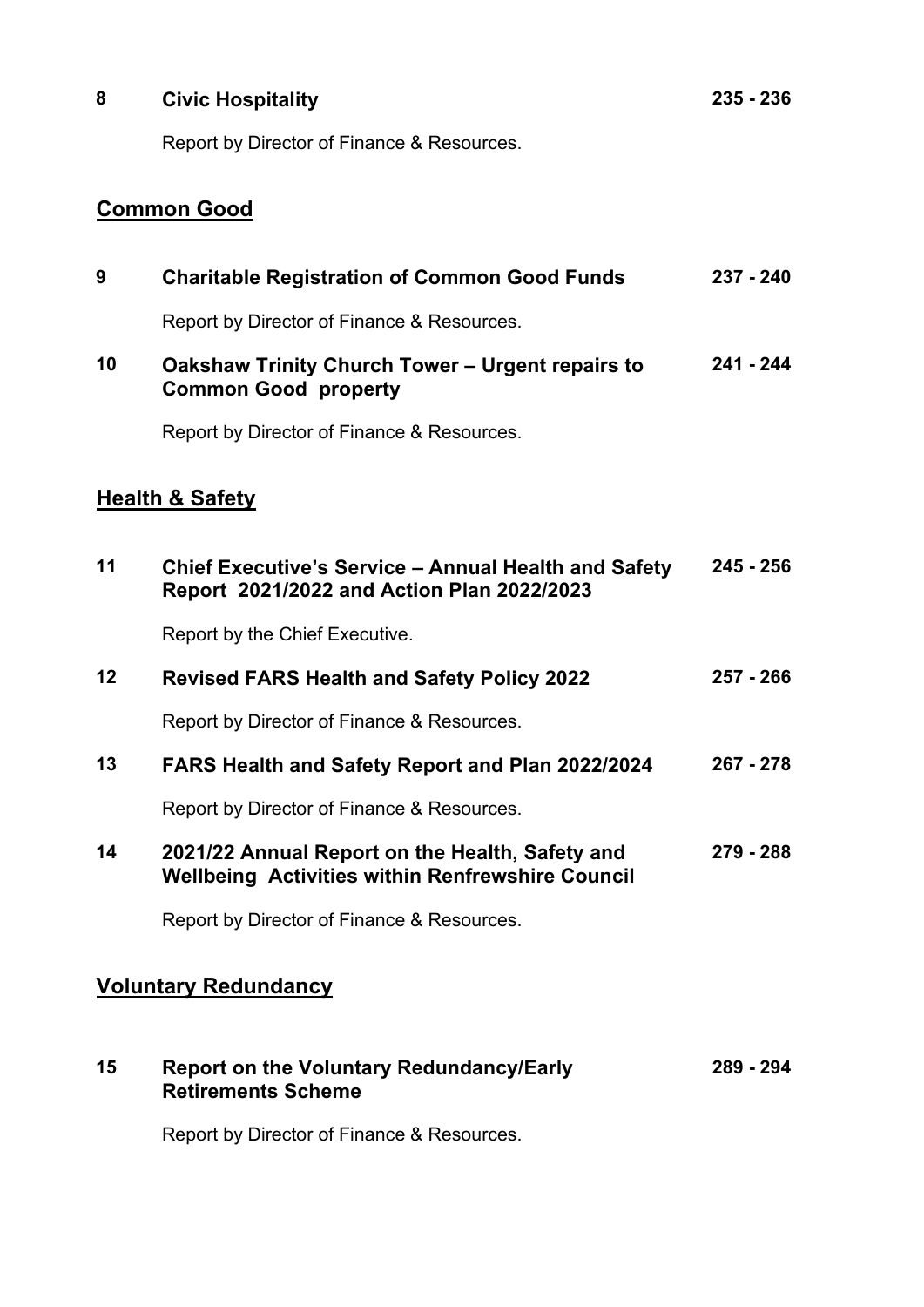## **Contract Authorisation**

| 16 | <b>Festive Lighting</b>                                                                                                                                            | $295 - 300$ |
|----|--------------------------------------------------------------------------------------------------------------------------------------------------------------------|-------------|
|    | Joint report by Chief Executive and Director of Environment &<br>Infrastructure.                                                                                   |             |
| 17 | <b>Maintenance and Refurbishment - Voids and Tenanted</b><br><b>Properties</b>                                                                                     | $301 - 306$ |
|    | Joint report by Chief Executive and Director of Communities and<br><b>Housing Services.</b>                                                                        |             |
| 18 | <b>Provision of Housing Support Services for Single</b><br>Homeless People & Childless Couples who may have<br><b>Complex Needs</b>                                | $307 - 312$ |
|    | Joint report by Chief Executive and Director of Communities &<br><b>Housing Services.</b>                                                                          |             |
| 19 | Supply and Delivery of 4 x 7.5Tonne Multilift XR5 Hook<br>Lifts                                                                                                    | $313 - 318$ |
|    | Joint report by Chief Executive and Director of Environment &<br>Infrastructure.                                                                                   |             |
| 20 | <b>Framework Contract for Works to Roads Related</b><br><b>Structures</b>                                                                                          | $319 - 324$ |
|    | Joint report by Chief Executive and Director of Environment &<br>Infrastructure.                                                                                   |             |
| 21 | Notification of the award of the Contract for Surface<br>Treatment under delegated authority granted to the<br><b>Strategic Commercial and Procurement Manager</b> | $325 - 330$ |
|    | Joint report by Chief Executive and Director of Environment &<br>Infrastructure.                                                                                   |             |
| 22 | <b>Paisley Grammar School Community Campus (PGSCC)</b><br>- Principal Contractor (PC)                                                                              | $331 - 340$ |
|    | Joint report by Chief Executive and Director of Finance &<br>Resources.                                                                                            |             |
| 23 | <b>Demolition of Tannahill Road and Tannahill Terrace</b>                                                                                                          | $341 - 346$ |
|    | Joint report by Chief Executive and Director of Finance &<br>Resources.                                                                                            |             |